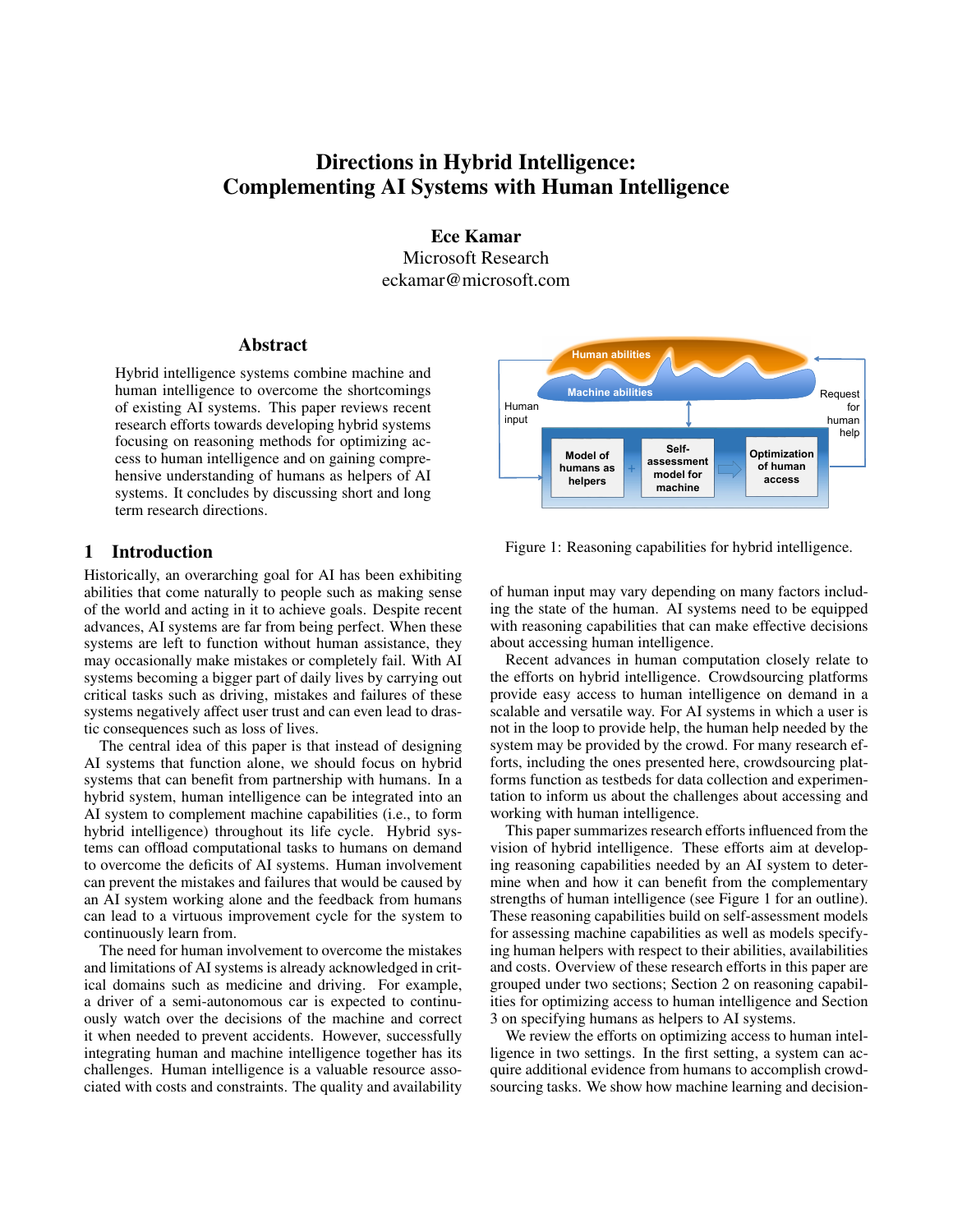theoretic optimization can be used together to guide the allocation of human effort. Second, we describe how an agent can learn more effectively with help from a "teacher" (i.e., more experienced agent or human) than learning alone when it can query the teacher about how to act. The algorithms designed to decide when the agent receives teacher input not only reasons about the performance of the agent but also the cognitive and communication overheads on the teacher for providing assistance.

Next, we present an overview of efforts towards a comprehensive understanding of humans as helpers to AI systems. These efforts focus on accessing human input through crowdsourcing and investigate how high-quality human input can be acquired with advances in task design, quality control models, incentives, interaction techniques and worker training.

The paper concludes by outlining future directions for hybrid intelligence. In short term, we discuss different ways human intelligence can be integrated into AI systems through training, execution and evaluation. For the long term, we discuss how stronger models of hybrid intelligence can be achieved by treating humans as partners rather than helpers by making teamwork an integral component of AI systems.

# 2 Optimizing Access to Human Intelligence

This section reviews models and algorithms designed for reasoning about the value of two different forms of human assistance for AI systems; when a system seeks additional evidence from humans to accomplish tasks, and when a learning agent has access to teacher advice on how to act.

#### 2.1 Solving Tasks with Human Help

The CrowdSynth effort combines machine learning and decision-theoretic optimization techniques to leverage the complementary strengths of humans and machines for solving crowdsourcing tasks [Kamar *et al.*, 2012]. This effort focuses on solving consensus tasks, a common task type in crowdsourcing, where the goal is uncovering the true answer of each task by collecting multiple assessments from human workers in addition to machine analysis that may be performed on tasks. It uses Galaxy Zoo, a citizen science project that seeks volunteers' input to classify images of millions of celestial objects, as a testbed for studies.

Each Galaxy Zoo task is associated with 453 image features generated with automated computer vision. CrowdSynth uses supervised learning to infer accuracy of automated analysis for labeling images as well as the accuracies of individual Galaxy Zoo workers. Optimizing access to human input for a given Galaxy Zoo task hinges on trading off the long-term expected value of acquiring an additional assessment from a crowd worker with the immediate cost of hiring. CrowdSynth formalizes this decision-making problem as a Partially Observable Markov Decision Process, which makes calls to the machine learned models to make inferences about the current state and future transitions.

This decision-making problem introduces a number of planning challenges which generalize beyond of solving consensus tasks. These challenges are formalized under the class of long evidential sequence (LES) tasks in which each observation provides a weak evidence about the state of the world but sets of observations may provide significant value [Kamar and Horvitz, 2013]. Accurately reasoning about the value of acquiring an observation (e.g., input from a single human) requires searching a space that grows exponentially in the horizon. We formulated MC-VOI, a Monte-Carlo planning algorithm that exploit the structure of LES tasks to successfully cut through the intractability of the combinatorial space.

Evaluations of the CrowdSynth effort on Galaxy Zoo demonstrate that significant gains can be achieved from the optimization of access to human intelligence. The experiments show that CrowdSynth can achieve the maximum accuracy of the original system by hiring only 47% of the workers who participated in the open world run of the system. Under a fixed budget, the gains from CrowdSynth is 2.4 times of allocating workers to tasks with a random policy.

In follow-up work, we extend the modeling and algorithmic approaches of CrowdSynth to solving Hierarchical Consensus Tasks (HCTs) [Kamar and Horvitz, 2015]. Hierarchical consensus tasks seek correct answers to a hierarchy of subtasks, where branching depends on answers at preceding levels of the hierarchy. We show that solving HCTs are exponentially harder than solving consensus tasks due to the branching of task hierarchy. We address this complexity by customizing MC-VOI to HCTs and experimental evaluations show the approach achieving additional gains by reasoning not only about hiring workers but also about which part of the task hierarchy to cover with each worker.

Another extension is CrowdExplorer, designed for *lifelong learning* settings, in which historical data for learning models of human help is not available [Kamar *et al.*, 2013]. CrowdExplorer combines Monte-Carlo planning with Bayesian learning to manage the exploration-exploitation trade-off in adaptive control of crowdsourcing tasks. The proposed technique can simultaneously optimize access to human intelligence while learning models of workers from their contributions.

## 2.2 Learning How to Act

Agents learning how to act in new environments can benefit from the input of humans or more experienced teachers on which action to take next. This framework of student-teacher training has been proposed by Torrey and Taylor and strategies on when to ask/provide advise have been studied from the student's and the teacher's perspectives respectively [Torrey and Taylor, 2013; Clouse, 1996]. Previous work demonstrated that the teacher continuously watching over the decisions of the student and guiding decisions on when to provide advice causing significant learning gains for the student. However these teacher-initiated approaches introduce unrealistic attention and communication demands when a human acts as the teacher.

We address this shortcoming by proposing interactive teaching strategies in which the student and the teacher jointly identify advising opportunities [Amir *et al.*, 2016]. These strategies do not require the teacher to continuously monitor the student but instead involve the teacher to verify the decisions of the student when the student asks for advice. Evaluations demonstrated that these approaches reduce the amount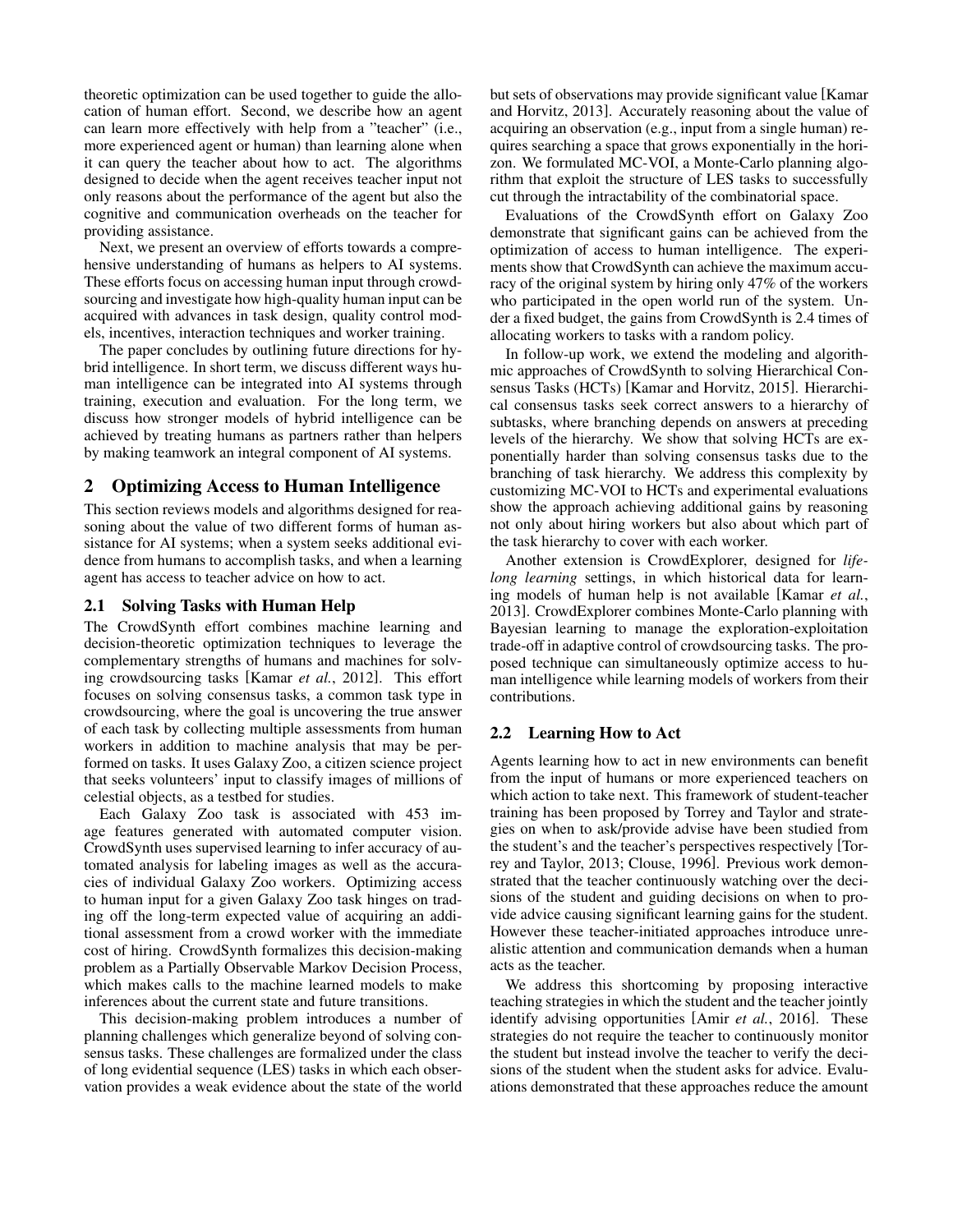of attention required of the teacher compared to teacherinitiated strategies, while maintaining similar learning gains.

The work on interactive teaching strategies builds on CrowdSynth effort by reasoning about humans not only as providers of help but also as active participators of the decision-making process that manage when help is needed. It is also motivated by the special considerations around having humans as helpers of AI systems.

# 3 Specifying Humans as Helpers

An AI system grappling with the decision of accessing human help needs to have an understanding of the capabilities of its helper and the costs and constraints associated with asking for help. As opposed to the computational resources used in the development of an AI system, human helpers do not come with a specification; even through a constrained interaction such as crowdsourcing, many factors including task design, incentives and training may affect human behavior. This section presents an overview of research efforts on gaining an understanding of human work in crowdsourcing in order to develop ideal methods for accessing human input.

## 3.1 Task Design

A core requirement for integrating human input into an AI system is having a translation of system state and needs to humans in an understandable way. In crowdsourcing, this corresponds to the challenge of task design to elicit high quality work from the crowd. We performed two separate studies on how to elicit high-quality crowd input to be integrated into an existing spoken dialog system. The first study explored task designs to collect language diversity corresponding to semantic forms used by the system so that the resulting corpora can be used in the training of the system for language understanding [Wang *et al.*, 2012]. The second study investigated how crowd can participate in the language generation process of a spoken dialog system [Mitchell *et al.*, 2014].

The goal of these studies were not creating task templates that generalize to any AI system. Instead, they provided guidelines on eliciting high-quality crowd work by drawing attention to the errors and biases created by task design and described workflows to mitigate these errors.

## 3.2 Modeling Worker Bias

A well-known problem with crowd work is the noise in the contributions of individual workers. Consequently researchers have developed machine learning models that can learn about workers' quality, bias and expertise and the relationship of their contributions to ground truth answers of tasks (i.e., [Ipeirotis *et al.*, 2010]). When individual workers' noise is independent, these models can accurately correct individuals' mistakes. However, they may fail when task characteristics induce a population-wide or subgroup specific bias in worker contributions. We developed a family of probabilistic graphical models that can successfully learn about the task-dependent worker bias and correct it to accurately infer ground truth answers [Kamar *et al.*, 2015].

#### 3.3 Monetary Incentives and Performance

People may have different motivations to contribute to crowd work; participation to volunteer crowd work like citizen science may emerge from altruism and interest in science, whereas workers in paid crowdsourcing may be influenced from the amount and structure of monetary incentives offered for a task. How to design the best incentive structure for a given task depends on understanding the way different incentives affect the quality of work obtained from the crowd.

Through a set of experiments using tasks from a wellknown citizen science project called Planet Hunters, we studied how different incentive structures lead to tradeoffs in quality and effort in paid crowd work [Mao *et al.*, 2013a]. The analysis provided generalizable insights on the way crowd workers adjust their work to maximize monetary payments. The comparison of the paid crowd work with the work of Planet Hunters' volunteers demonstrated that the quality of paid crowd work can be comparable to the quality of selfmotivated crowd with the right incentive structure, showing the viability of paid crowd work for acquiring human intelligence for complex tasks.

#### 3.4 Engagement in Volunteer Work

Success of volunteer crowdsourcing such as citizen science depend on the continuous contributions of volunteers. Like paid crowdsourcing, participants of citizen science projects follow a power-law distribution, where the majority produces few contributions. Unlike paid crowdsourcing, citizen science platforms cannot increase worker contributions by offering higher monetary incentives. How to improve engagement is a vital problem for the well-being of these platforms.

We investigated this engagement problem in two steps. First, we studied the historical data collected from Galaxy Zoo project to develop machine learned models predicting whether a volunteer worker is likely to disengage from the current session in a limited time window [Mao *et al.*, 2013b]. In a follow-up study, we used the predictions of the machine learned models to time intervention messages that are hand-crafted to increase engagement of workers. Controlled studies run live on the Galaxy Zoo platform showed that a message emphasizing the helpfulness of individuals' contributions significantly improved the amount of work produced by workers when the messages are delivered according to the predicted times of disengagement [Segal *et al.*, 2016].

This work presents a general methodology that combines machine learning with intervention design to study and improve engagement in volunteer crowd work. In addition, it demonstrates an example of models of human helpers being used to generate significant improvements in the way human input is acquired from crowdsourcing.

## 3.5 Training Strategies

Another characteristic of human help separating it from computational resources used in AI systems is that human capabilities are not static, they extend to many different types of tasks. A promising direction for crowd work is whether crowd workers can be trained to acquire new capabilities. We performed controlled studies on a paid crowdsourcing platform to measure the effectiveness of different training strate